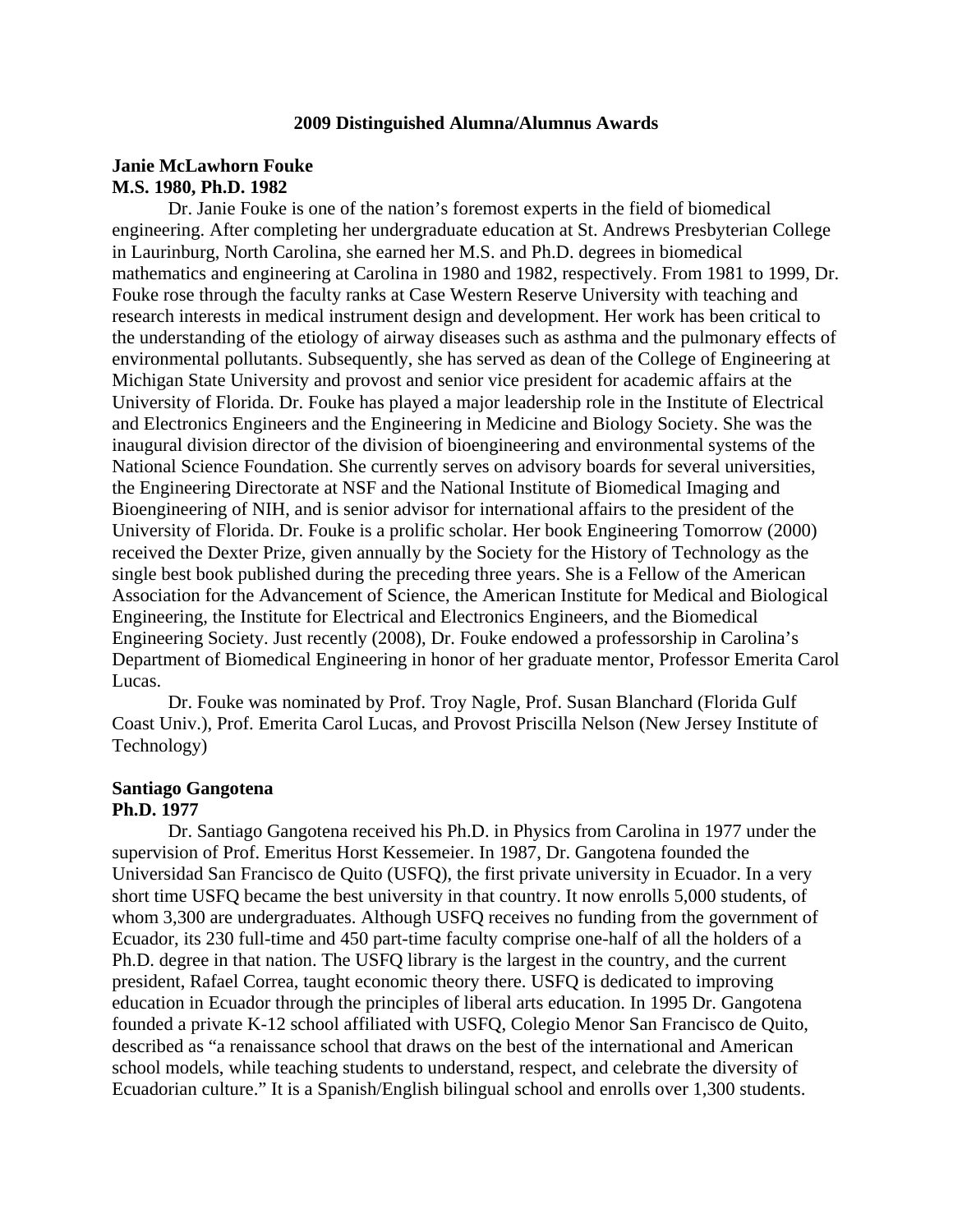USFQ enrolls approximately 1,000 foreign students each year. This is among the largest exchange programs in Latin America. Recently, Provost Gray-Little and Vice Chancellor Waldrop visited USFQ to discuss joint research endeavors in the Galapagos Island. Carolina is investing substantial effort in this partnership which has the potential to help preserve one of the world's most treasured living laboratories, to improve the lives of the people who live there, and to elevate both Carolina's and USFQ's reputation in international research.

Dr. Gangotena was nominated by Prof. Laurie McNeil, Provost Bernadette Gray-Little, Vice Chancellor Tony Waldrop, Prof. Stephen Walsh, Prof. Emeritus Horst Kessemeier, and Prof. Emeritus Victor Briscoe

# **Mariel Margaret (Mia) Hamm**

## **A.B. 1994**

Mia Hamm is one of the most famous women athletes in the world, an iconic symbol of women's sports, and an inspiration and role model to a generation of sports-minded women. Hamm led Carolina to four NCAA championships in women's soccer. Carolina lost only one game of the 95 in which she played. Hamm was an All-American and ACC Player of the Year for her last three years, and won the ACC Female Athlete of the Year in 1993 and 1994. Playing as a forward for the United States women's national soccer team, Hamm scored 158 international goals in her career, more than any other player, male or female, in the history of the sport. Hamm retired in 2004 after 17 years of playing soccer with two World Championships and two Olympic gold medals to her credit. In 2007, she was inducted into the National Soccer Hall of Fame, receiving 137 votes of the 141 ballots cast. Hamm is the author of Go For the Goal: A Champion's Guide to Winning in Soccer and Life (1999) and has appeared in the HBO documentary Dare to Dream: The Story of the U.S. Women's Soccer Team. In 1999, Hamm began the Hamm Foundation, dedicated to bone marrow research and to help women's sports programs grow and prosper. In 2001, Hamm established a fund in the Lineberger Comprehensive Cancer Center to help the families of patients during the difficult time following organ transplants. Hamm helped lead Team USA to a gold medal at the 2004 Summer Olympics and was chosen by her fellow U.S. Olympians to carry the American flag at the Athens Closing Ceremonies.

Mia Hamm was nominated by Douglas Dibbert on behalf of the General Alumni Association Board of Directors.

# **Walter Edward Hussman Jr.**

### **A.B. Jour. 1968**

Walter Hussman is a third-generation newspaper publisher and head of WEHCO Media, Inc., of Little Rock, Arkansas, a company that operates nine daily newspapers, 11 weekly newspapers, and 11 cable television companies in five states. Hussman has served as a member of the board of directors of the Associated Press and as chair of the Southern Newspaper Association (SNPA). Under his leadership, SNPA has educated more than 7,200 persons through its Traveling Campus program. Hussman has been honored with the Frank W. Mayborn Leadership Award in recognition of his contributions to SNPA and to journalism. His skillful management of the Arkansas Democrat when locked in a circulation war with the Arkansas Gazette has been called a classic example of how to attract readers by increasing news coverage. Hussman has worked to improve public education in Little Rock, has supported creation of three state-funded charter schools, and has generously supported the Arkansans for Education Reform